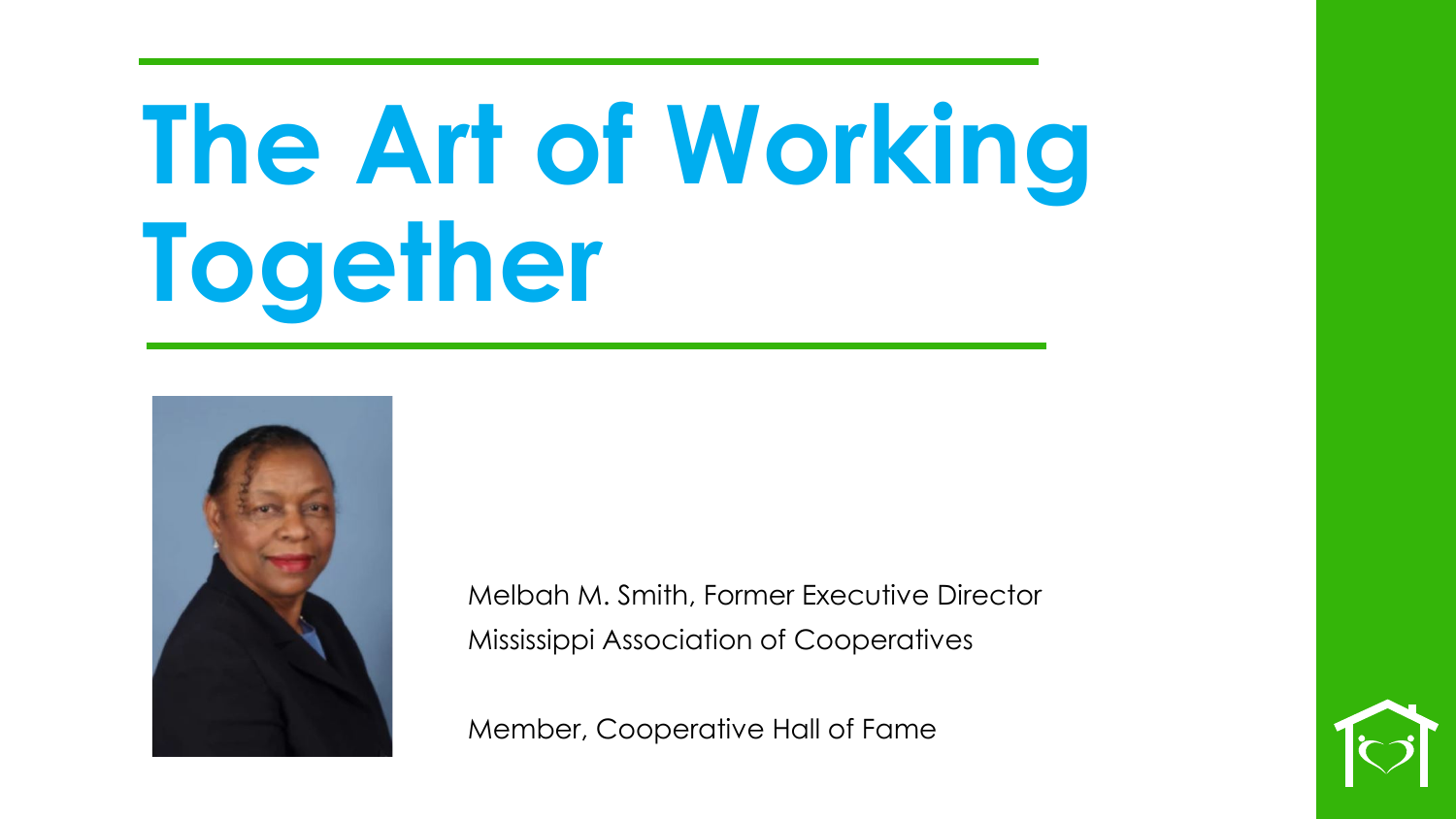## **Background**

- Born in Brandon, MS within a family of four
- Began my career with the Federation of Southern Cooperatives as a Cooperative Organizer/Specialist
	- Organized both co-ops and Community Development Credit Unions
	- Joined the Cooperative Movement in 1962
	- Served on the Board of Directors of the South Rankin County Farmers Cooperative for 17 years
	- Still an active member

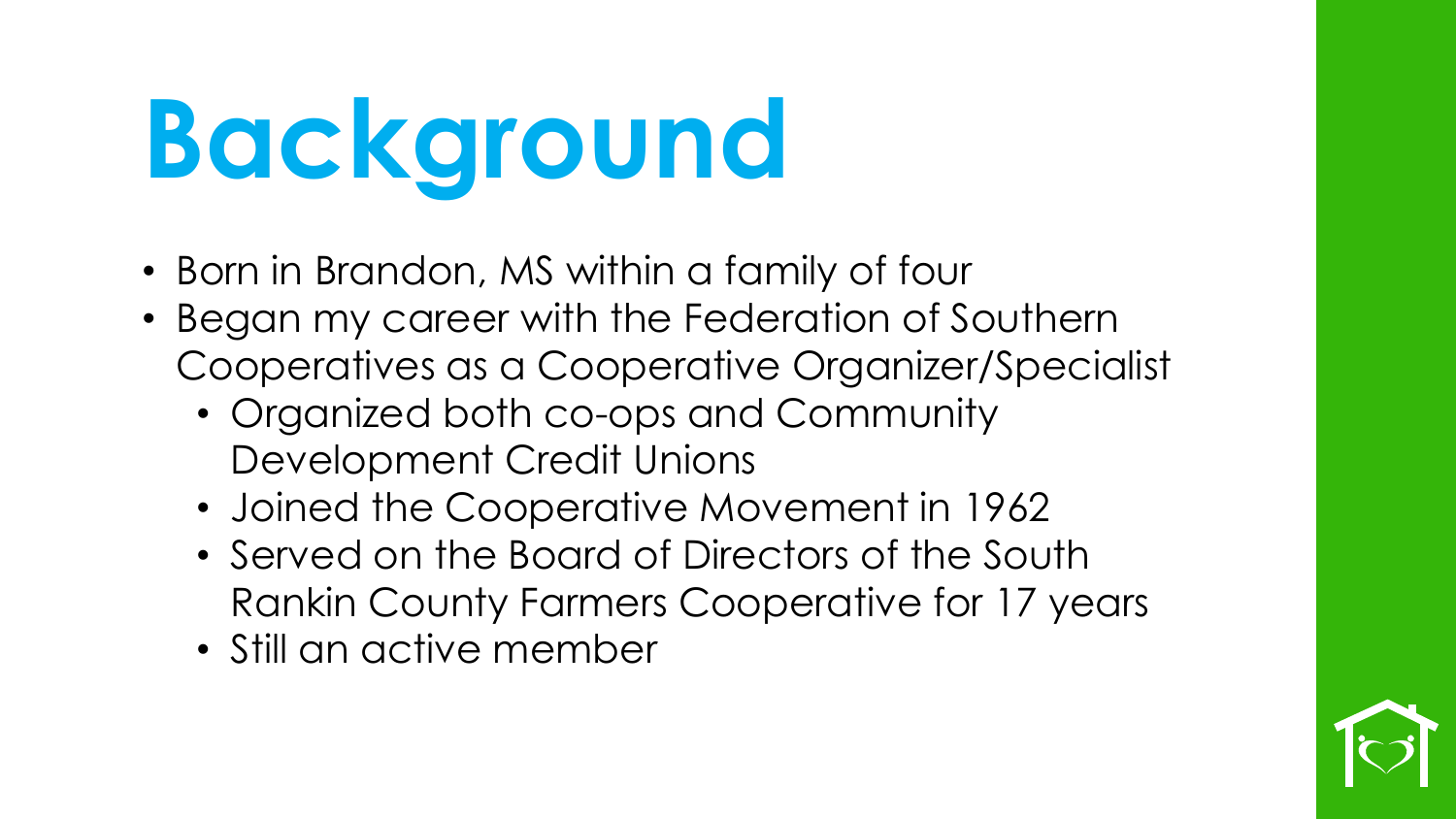#### **Vision**

• Habakkuk 2: 2-4

And the Lord said, write the Vision, and make it plain upon tables, that he may run that readeth it!

For the Vision is yet for an appointed time, but at the end it shall speak and not lie, though it tarry, wait for it-FAITH, because it will surely come, it will not tarry!

-------they just shall live by faith!

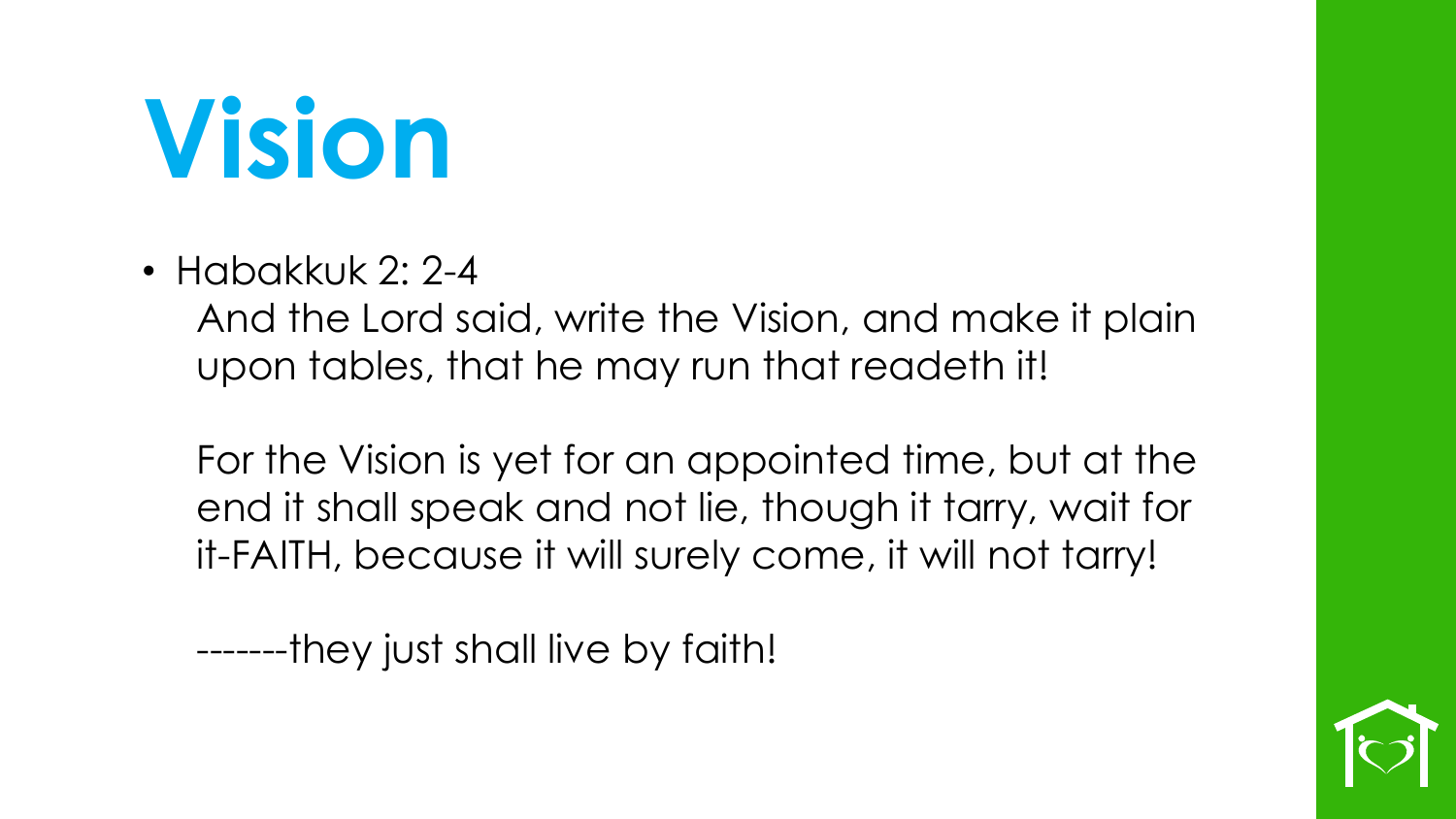#### **Mission**

- Example: Our mission is to bring value to our member owners, customers and communities by providing reliable, superior service and innovative solutions.
	- Includes task/strategies necessary to accomplish this mission

"Working Together Works"

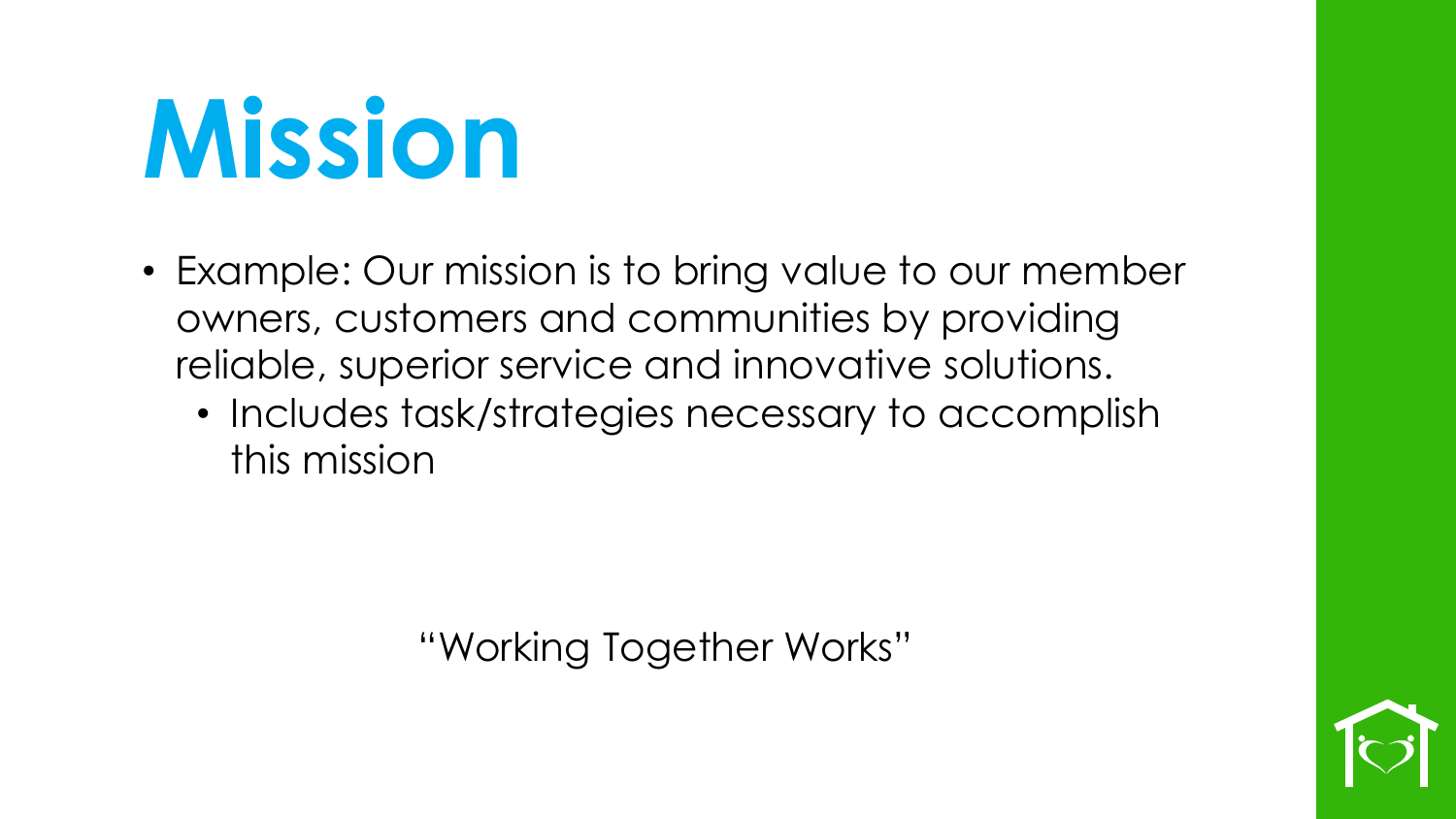## **Cooperatives**

- Cooperatives are organized to serve their members
- Provide goods and services both to their membership as well as the community
- Strengthens the economic, social and cultural base of the community too
- Become a partner within the community

*"People working together to accomplish" …..* 

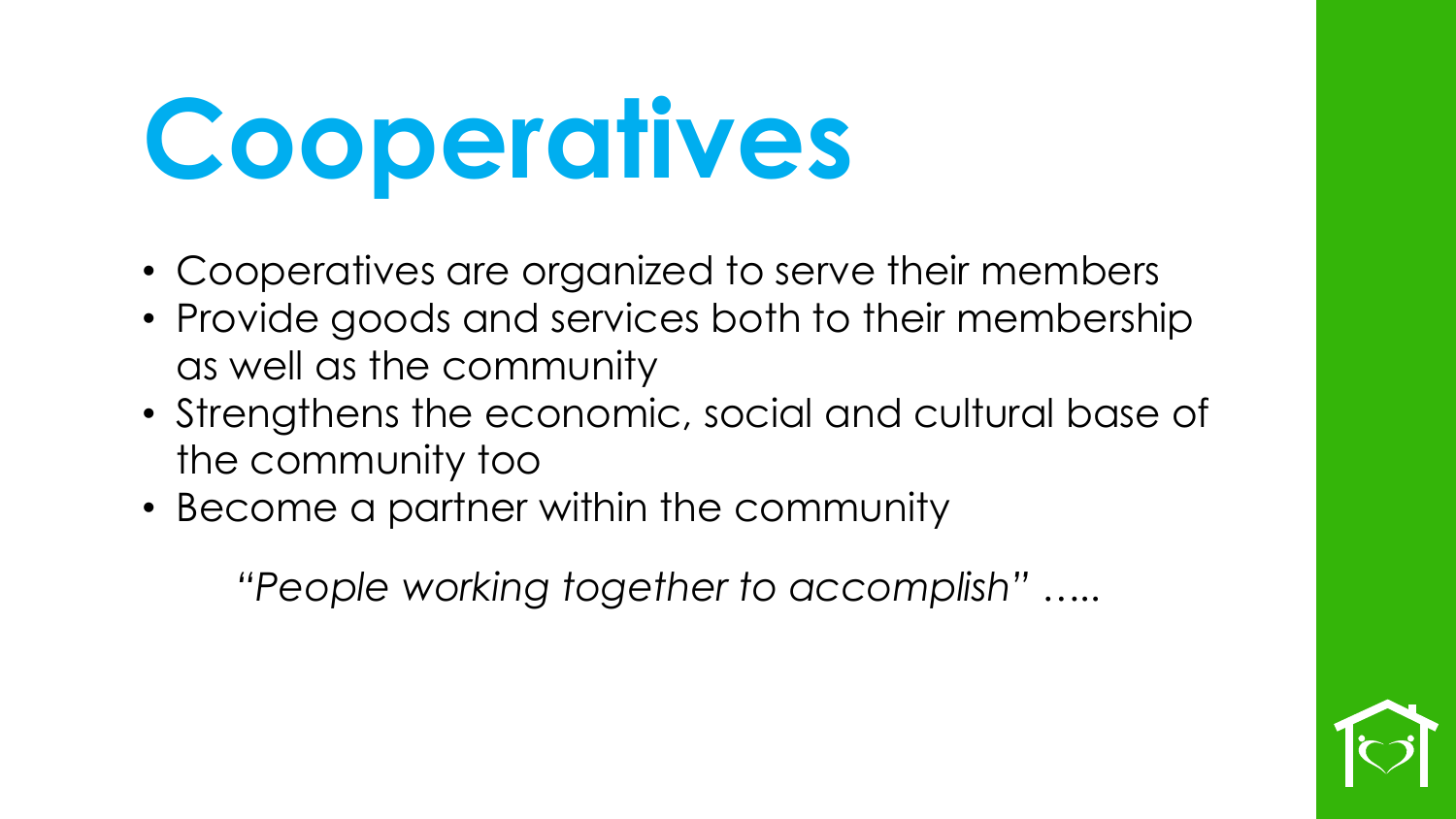- Open membership open to all persons who have a common need or interest
	- Complete an application for membership
	- Attend at least (3) membership education classes
	- Purchase 1 share of common stock
	- Received membership approval by the Board
- One person one vote Co-ops democratically controlled by their members
	- Each member has one vote to decide matters of policy
	- Members use their vote for choosing directors who make the policies for the co-op

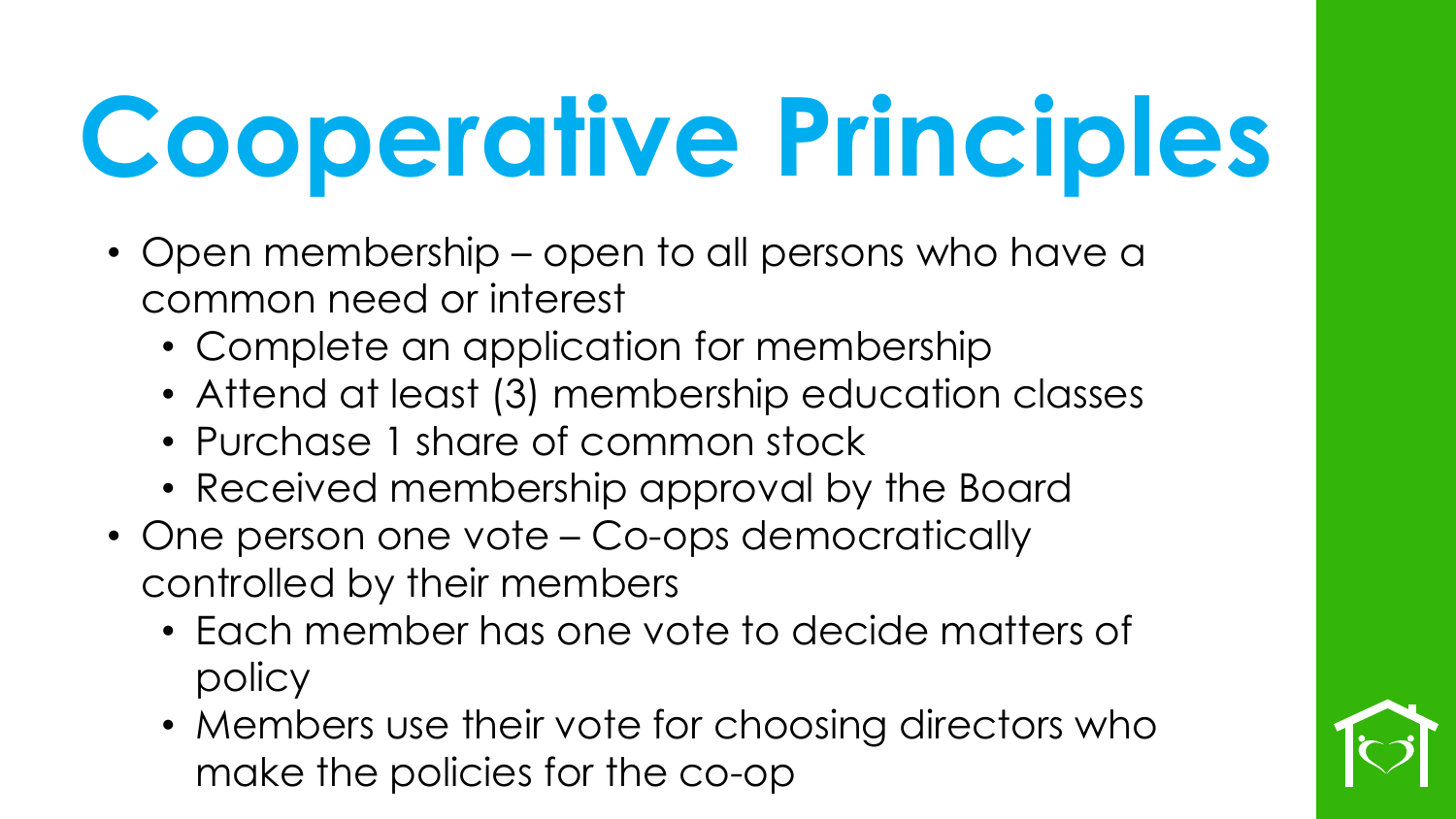- Limited return on investment
	- For the co-op to get off the ground, the members themselves will have to invest some money and time in it. This is limited in order to prevent a few from making large controlling investments

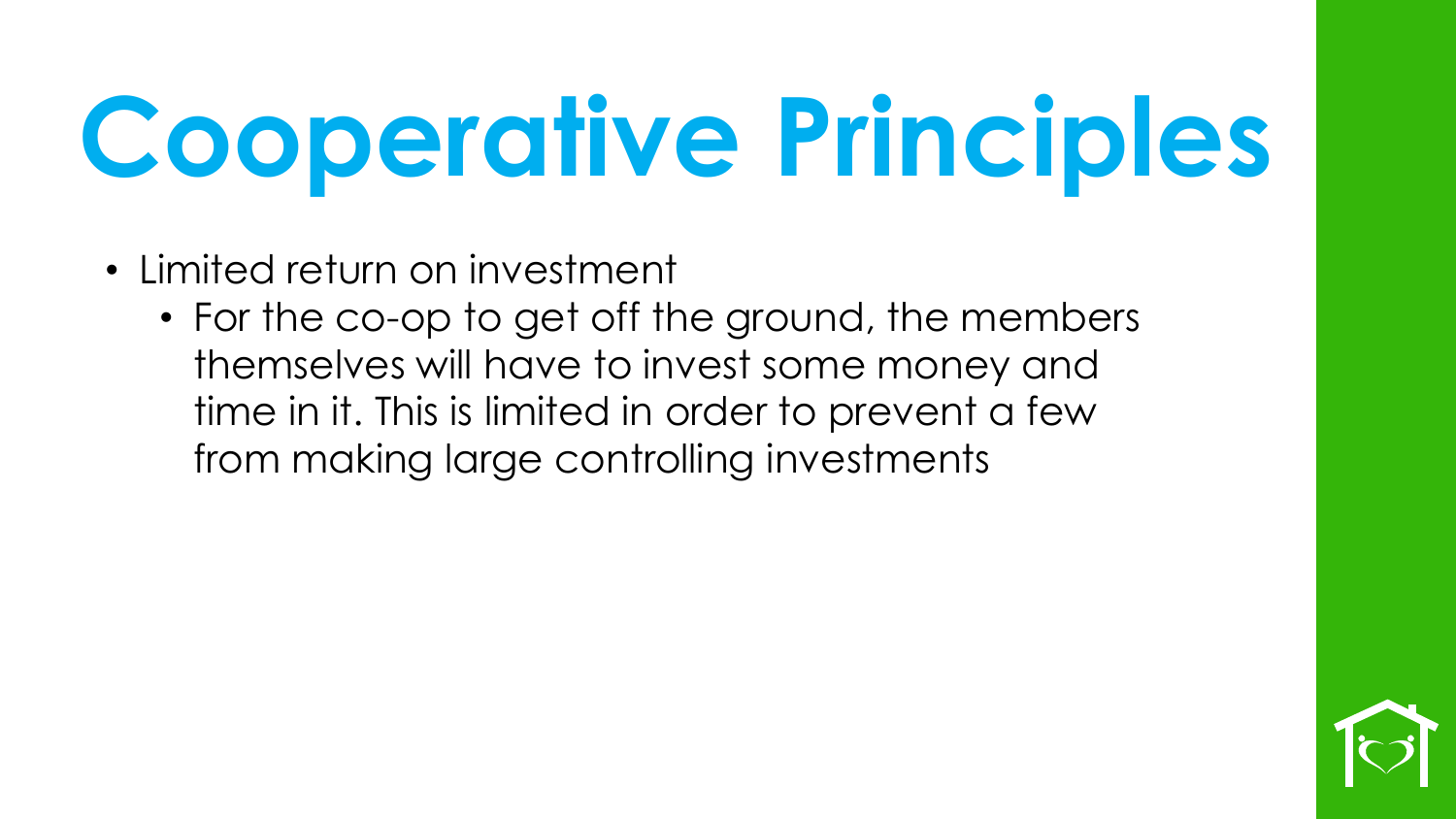- Benefits Returned According to Use (Patronage Refund)
- Constant Expansion
	- Co-ops should always be ready to grow and increase its capacity to serve its members
- Constant Education
	- Since this form of economics is new to most people, education is constantly needed by the members to understand and operate their co-op.
	- A regular membership education program should be established to keep member informed and involved in the affairs of the co-op.

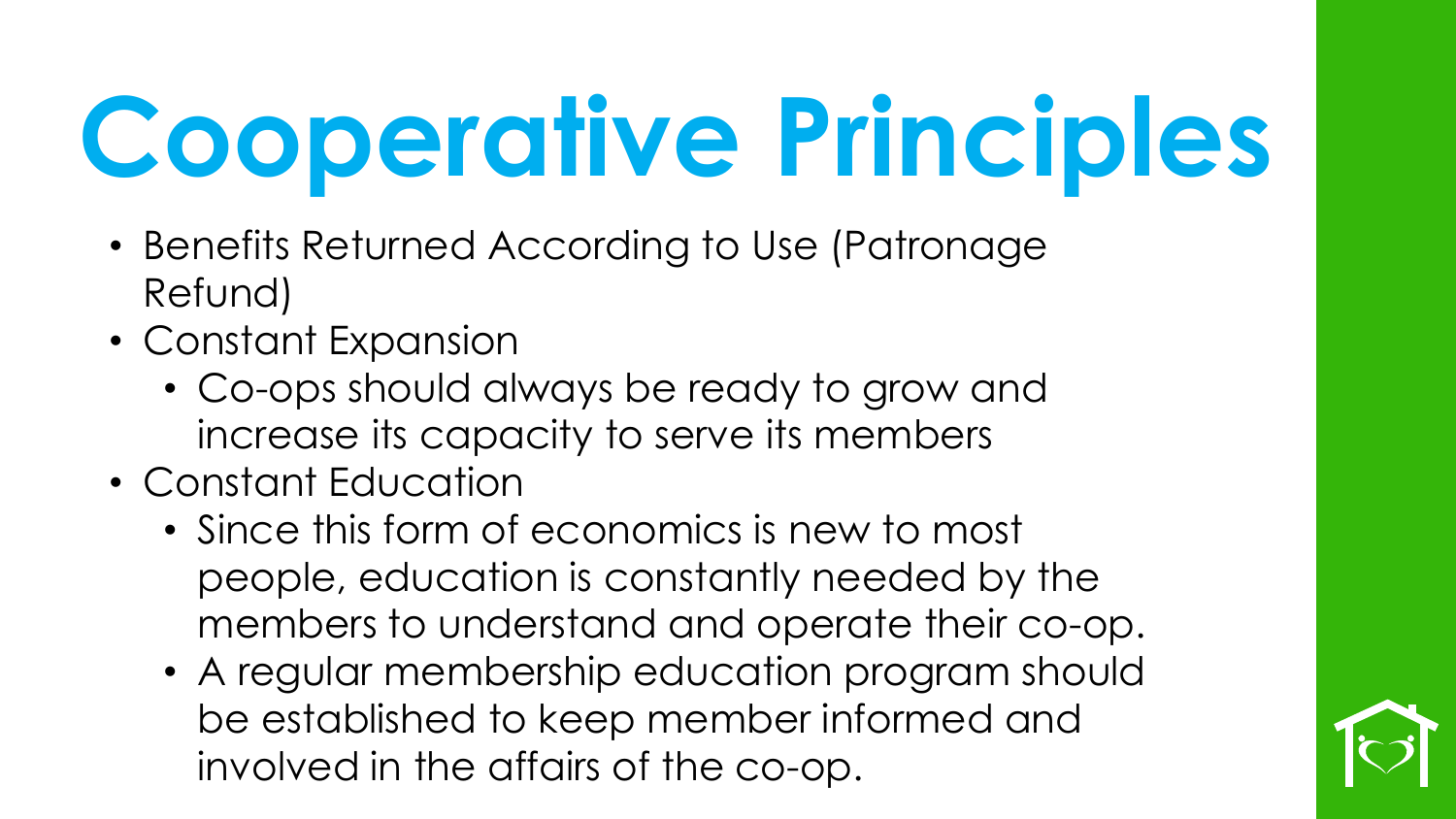- Concern for the Community
	- Co-ops work for the sustainable development of their communities through policies accepted by their members, work to improve their communities by supporting programs, events and activities, etc.

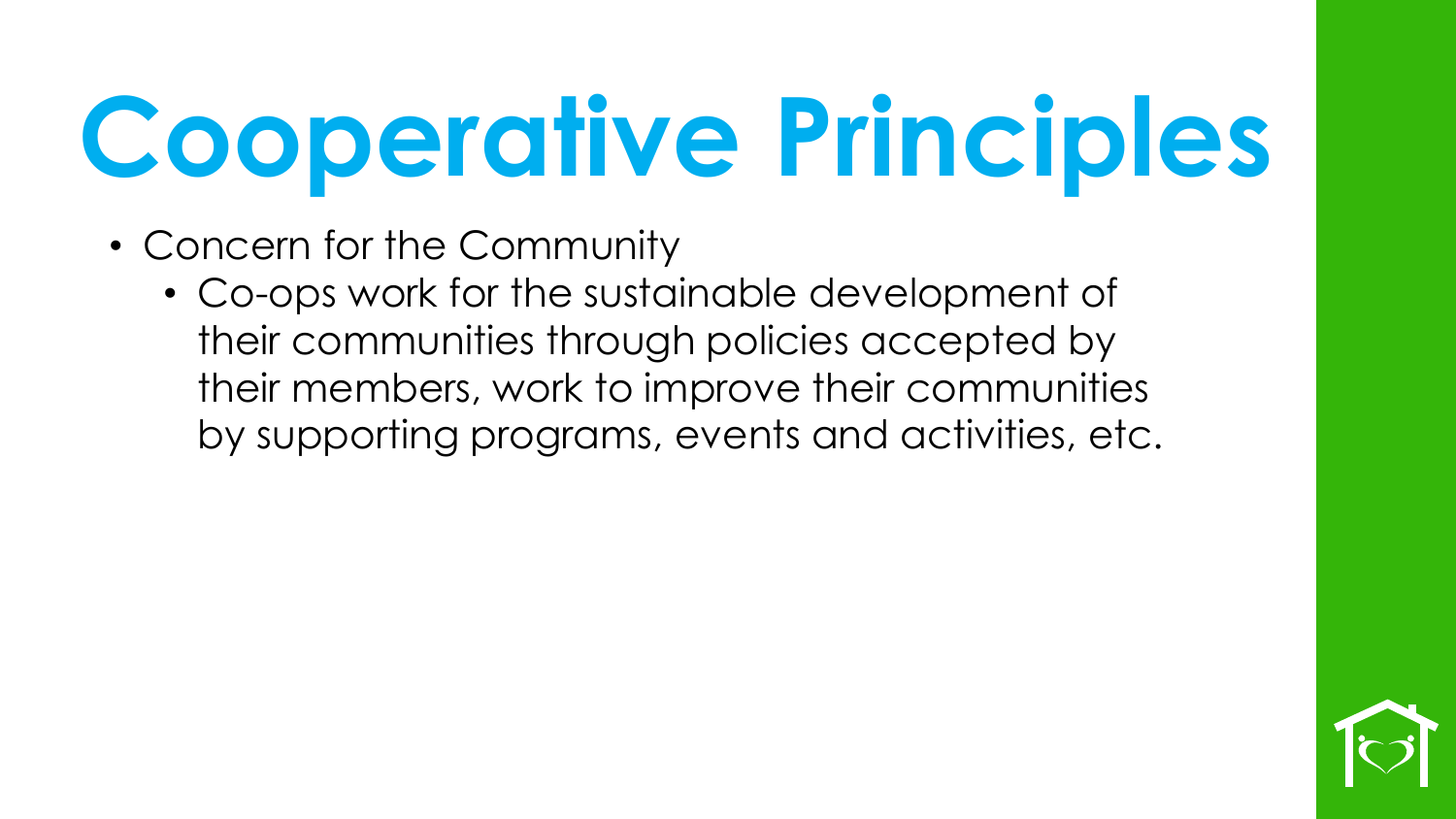#### **Board of Directors**

- Board of Directors of the cooperative is elected by the members
	- Nominating process
	- Bylaws determine the # of Directors and the terms
		- There are staggered terms which allows for consistency
	- They:
		- **Set long range plans and goals for the future – moving toward the vision**
		- Ensure sound management of the co-op's resources

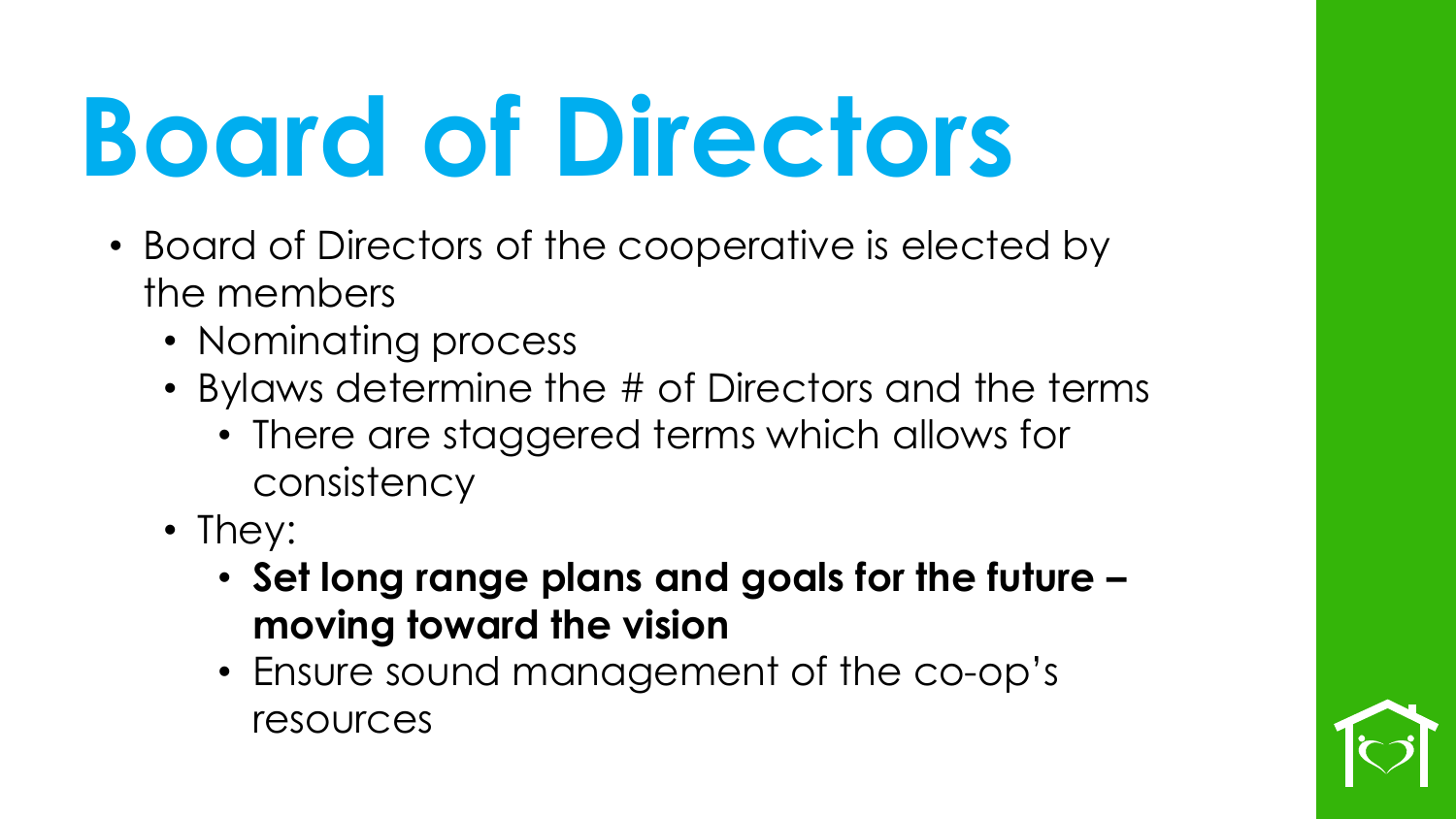#### **Board of Directors**

- Act as trustee on behalf of the members
- Select and define the role of the manager and any other staff that handles the day to day of the co-op
- When necessary, appoint committees to work on specific goals (can be comprised of Board and co-op members)
- Keep membership informed; hold quarterly meeting discussions with membership on plans going forward – seek their input

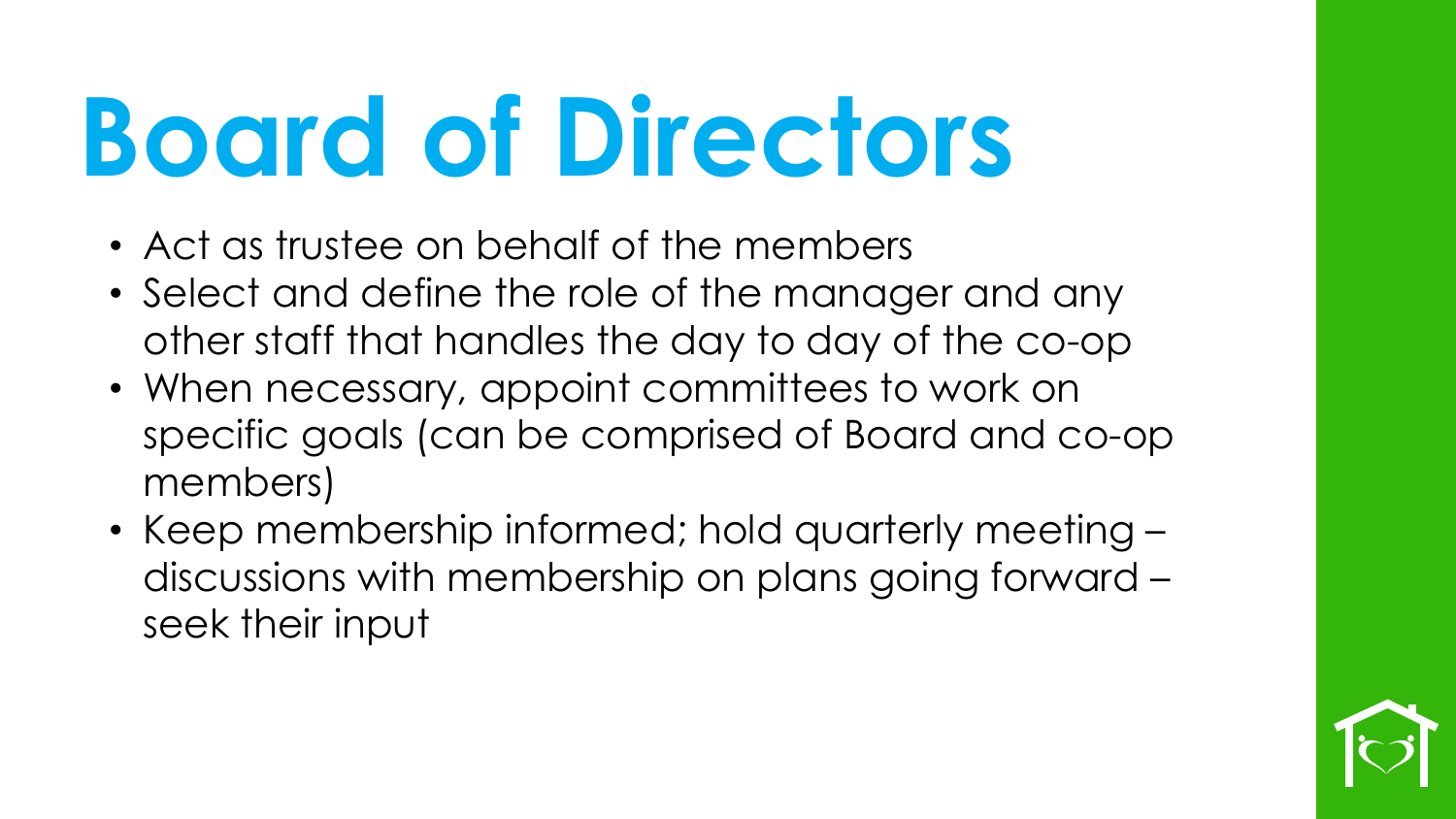## **Qualities of Effective Co-op Leaders**

- Ability to hear fully what others are saying
- Ability to hear critical feedback w/o becoming defensive
- Ability to respond with openness when others disagree
- Know your weaknesses
- Foster an environment of sharing the stage with others

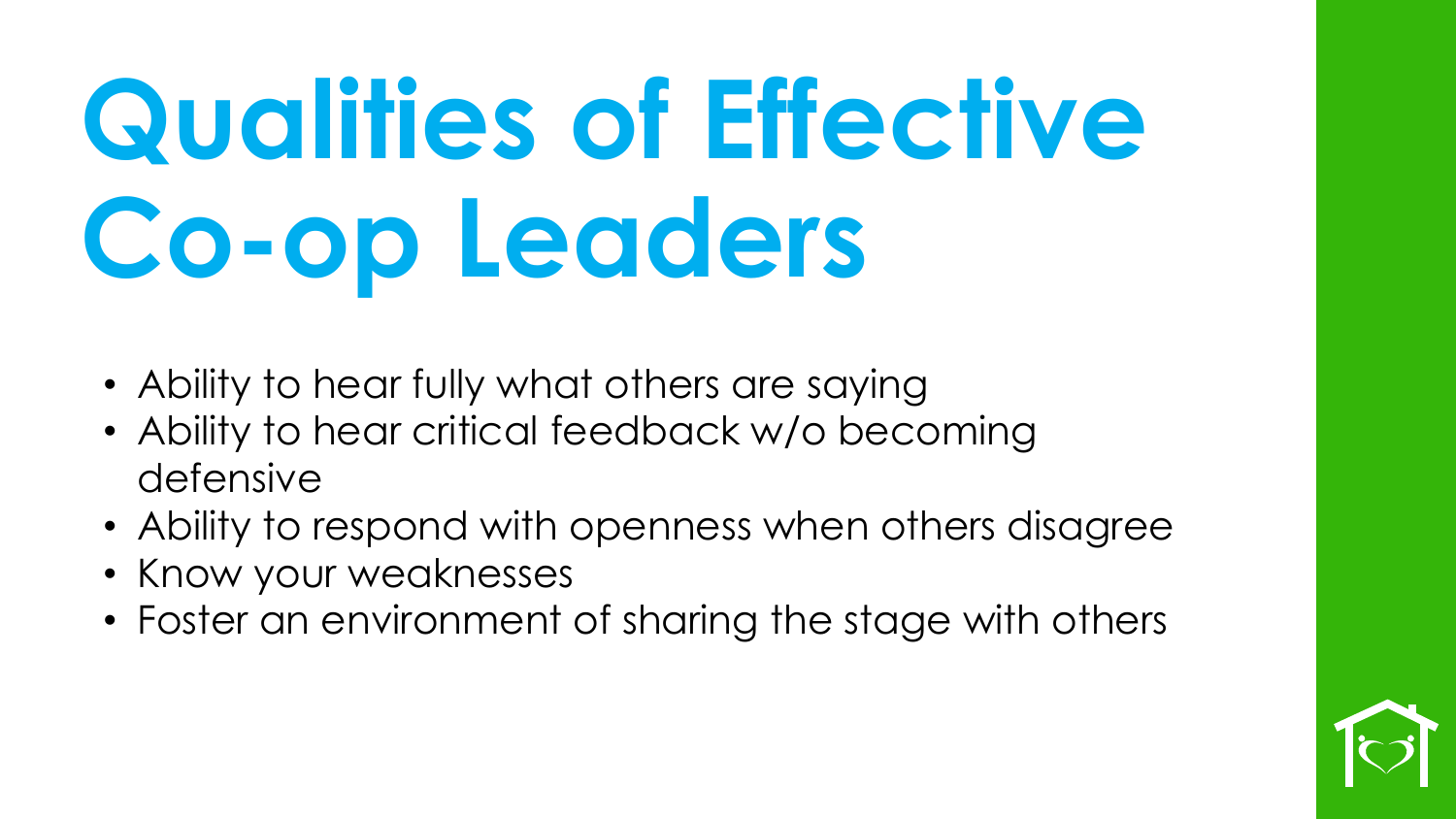## **Qualities of Effective Co-op Leaders**

- Ability to appreciate the contributions of others
- Stay on topic
- Be able to function well in chaos
- Ability to put others at ease during conversation
- Can follow as well as lead
- Follow through on commitments

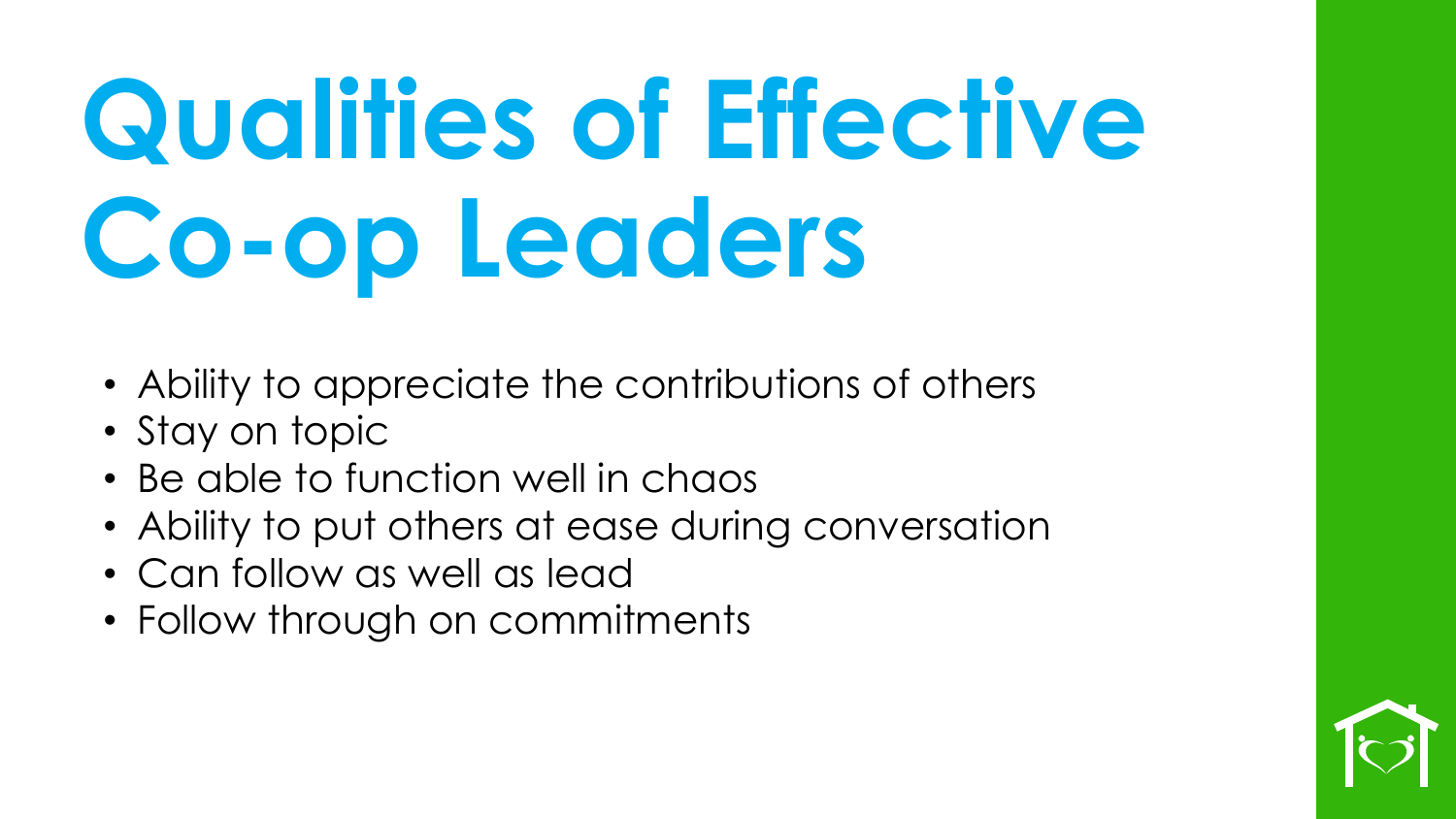### **Characteristics of Good Team Member**

- Honest and straight forward a good team member is upfront
- Share the load a good team member does his or her fair share of the work
- Reliable can be counted on
- Fair, positive attitude
- Complements others' skills
- Good communication skills

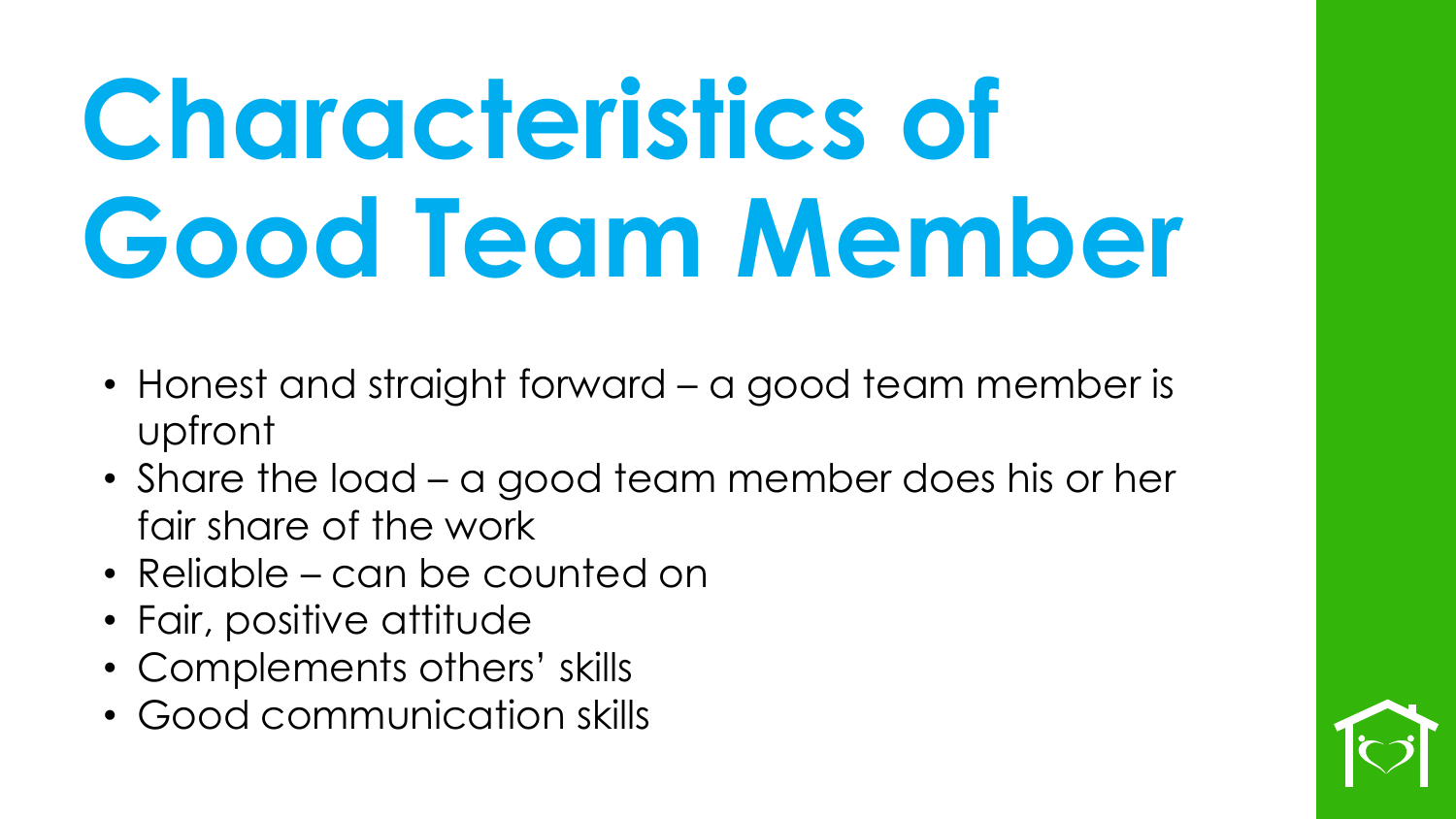### **Membership**

- Elect members of the Board of Directors
- Approve bylaws
- Serve on committees appointed by the Board
- Attend meetings, workshops, conferences when available (keep abreast)

*Remember this is your cooperative!!*